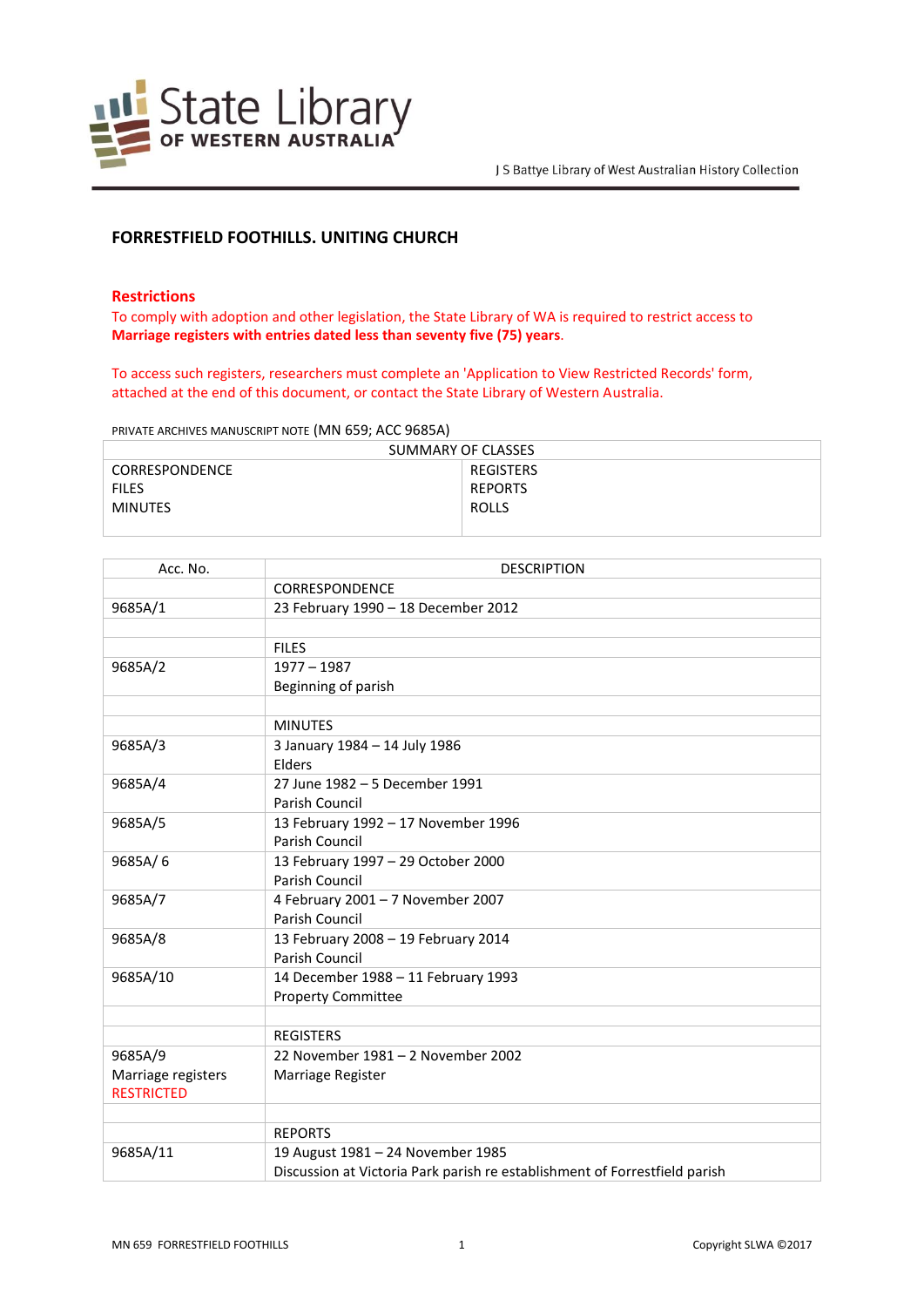

| Acc. No. | <b>DESCRIPTION</b>               |
|----------|----------------------------------|
| 9685A/12 | 5 March 1986 - 15 September 1996 |
| 9685A/13 | 13 February 1997 - 15 June 2003  |
| 9685A/14 | 8 February 2004 - 21 August 2013 |
|          |                                  |
|          | ROLL                             |
| 9685A/15 | <b>March 2005</b>                |
|          | Membership                       |

Holdings = 17 cm

### *Copyright Restrictions*

*The Commonwealth Copyright Act 1968 regulates copying of unpublished material. It is the user's legal obligation to determine and satisfy copyright.*